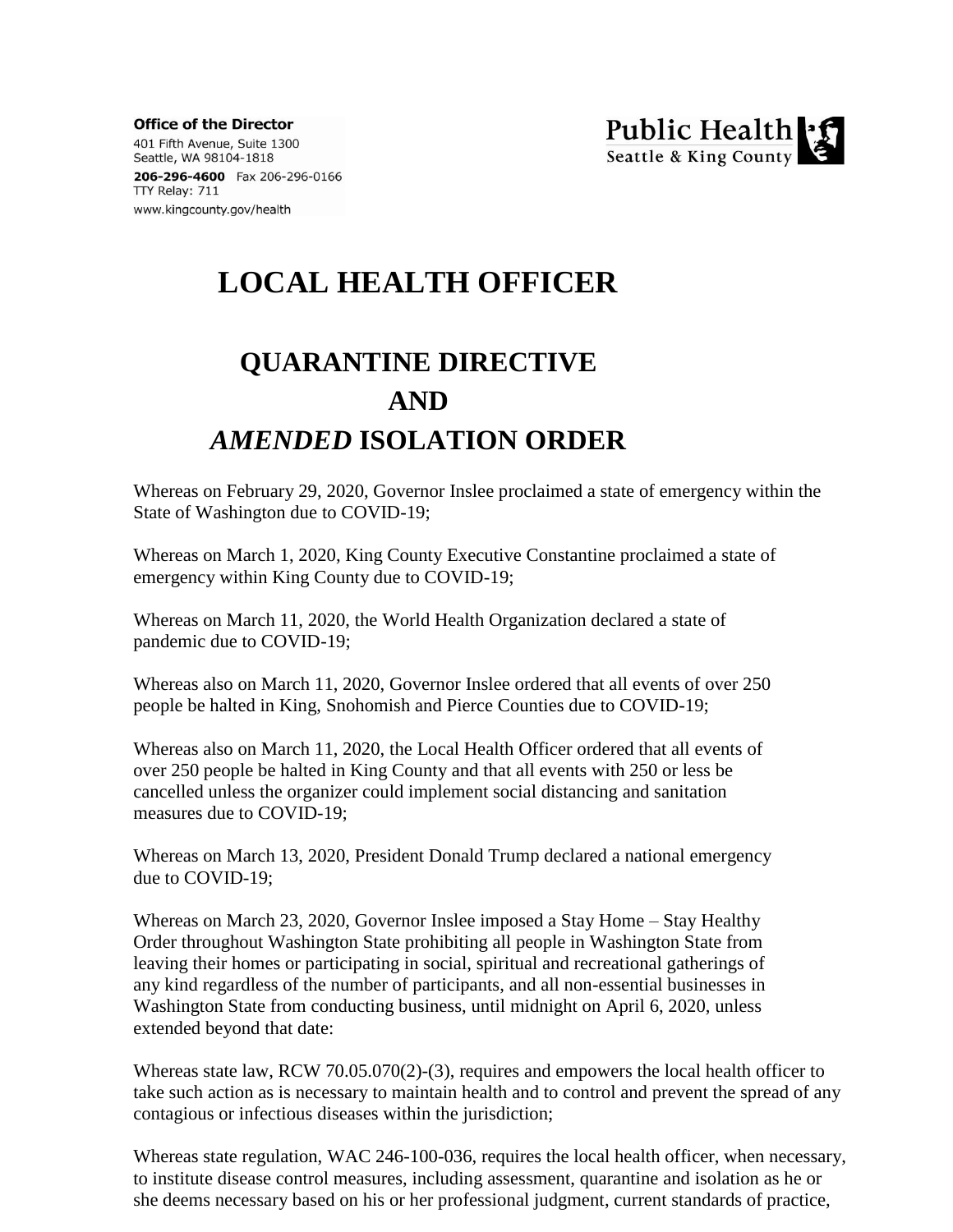and the best available medical and scientific information;

Whereas, the age, condition, and health of a significant portion of the population of King County places it at risk for serious health complications, including death, from COVID-19. Although most individuals who contract COVID-19 do not become seriously ill, symptomatic persons, including persons with mild symptoms, and asymptomatic persons with COVID-19 may place other vulnerable members of the public at significant risk;

Whereas a large surge in the number of persons with serious infections can compromise the ability of the regional healthcare system to deliver necessary healthcare to the public; Whereas currently in King County, there may be numerous individuals who have been potentially exposed to COVID-19, are symptomatic, and should voluntarily quarantine while waiting for test results to avoid potentially exposing others;

Whereas, this Directive and Order will help preserve critical and limited healthcare capacity in the County by reducing the spread of COVID-19;

Whereas, the Local Health Officer originally signed this Directive and Order on March 28, 2020;

Whereas, on May 3, 2020, the CDC changed its guidance on isolation for COVID-19 positive individuals, extending the home isolation period from 7 to 10 days. Therefore, it is necessary to amend the Isolation Order below to reflect current knowledge and best practices to prevent the spread of COVID-19.

Whereas, on July 16<sup>th</sup>, 2020, the CDC changed its guidance on isolation for COVID-19 positive individuals, recommending at least 1 days (24 hours) have passed since resolution of fever without the use of fever reducing medications. Therefore, it is necessary to amend the Isolation Order below to reflect current knowledge and best practices to prevent the spread of COVID-19.

Based upon the above, the Local Health Officer hereby finds that:

- directing everyone with COVID-19 symptoms who has been tested **to remain in quarantine while waiting for the test results**, and
- ordering everyone who has tested **positive** for COVID-19 to remain **in isolation until no longer infectious**

are reasonable and necessary to address public health needs, specifically to maintain health and to control and prevent the spread of a contagious and infectious disease throughout King County due to COVID-19.

#### **EFFECTIVE IMMEDIATELY**, as Local Health Officer I hereby **DIRECT and ORDER as follows:**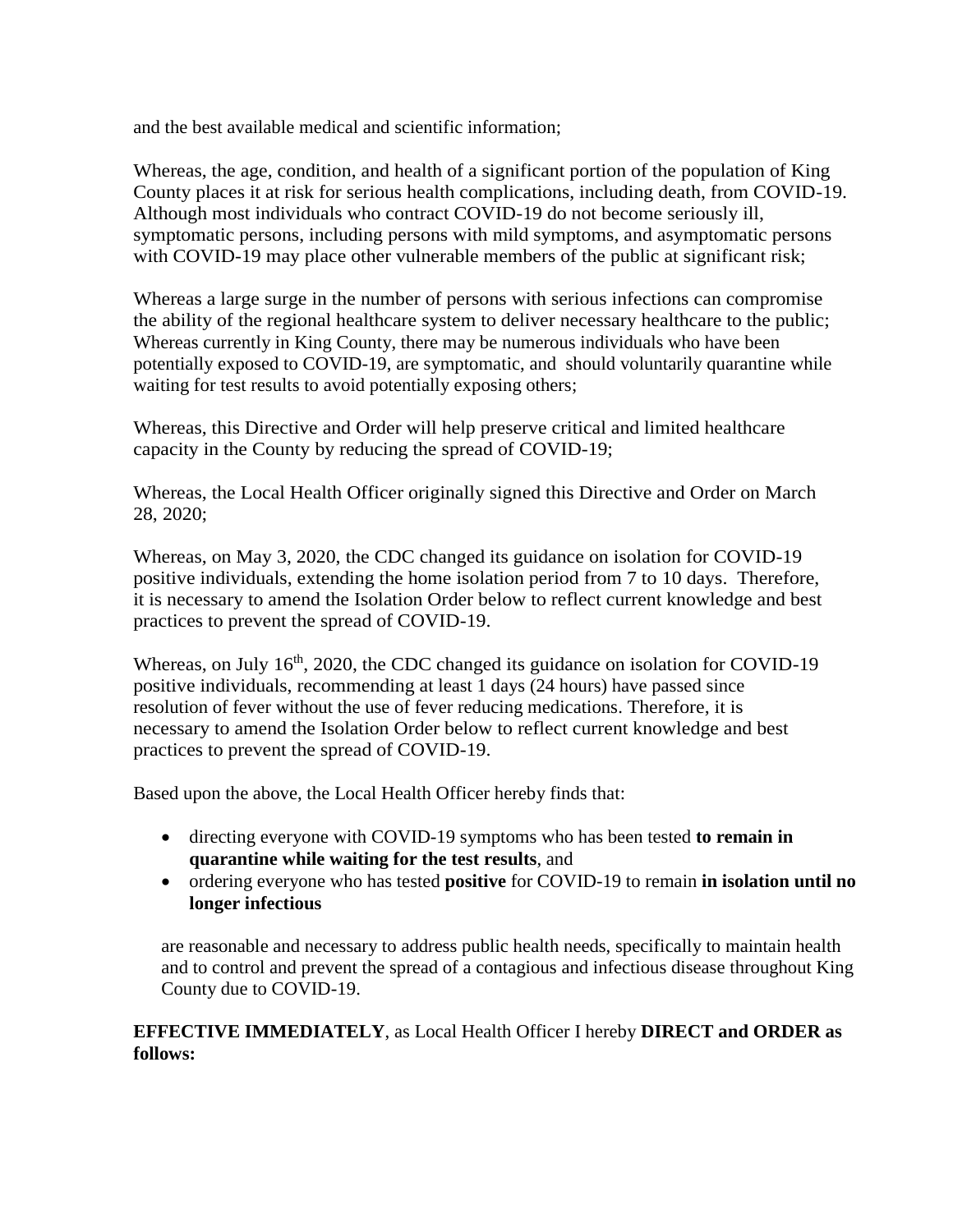## **QUARANTINE DIRECTIVE**

Everyone with COVID-19 symptoms (fever, cough, and/or difficulty breathing) who has a test result pending**, shall stay in a quarantine location** (your home if you have one or in a government directed or publicly provided location if one is available) in accordance with CDC and Public Health guidance.

If your test result is **positive**, you must then remain in **isolation**.

### **ISOLATION ORDER**

All individuals **who tested positive for COVID-19** shall enter and remain in **isolation** as follows:

**Do not leave your home or recovery facility, except to receive medical care.**

For individuals with symptoms, **discontinue isolation only** under the following conditions:

- **At least 24 hours have passed since recovery** defined as resolution of fever without the use of fever reducing medications and improvement in respiratory symptoms (e.g., cough, shortness of breath); **AND,**
- **At least 10 days have passed since symptoms first appeared.**

For individuals who tested positive but have **not** had **any symptoms**, **discontinue isolation** when at least 10 days have passed since the date of the first positive COVID-19 diagnostic test, **and** there have been no subsequent symptoms.

Individuals who recklessly disregard this order or who otherwise fail to comply may be subject to involuntary detention pursuant to public health authority under RCW 70.05.070 (2)-(3) and WAC 246-100-036 (3).

#### **CONDITIONS OF QUARANTINE AND ISOLATION**

In your home or recovery facility, as much as possible, keep yourself separated from other people and animals.

Stay in a separate "sick room" if possible.

Use a separate bathroom, if available.

Clean all "high-touch" surfaces every day.

Cover your coughs and sneezes and wash your hands often.

Avoid sharing personal household items such as towels and kitchen utensils.

If you require something that is available from an essential business such as food, you must if practical obtain it by delivery or from others who are not in isolation, **and** in a manner that does